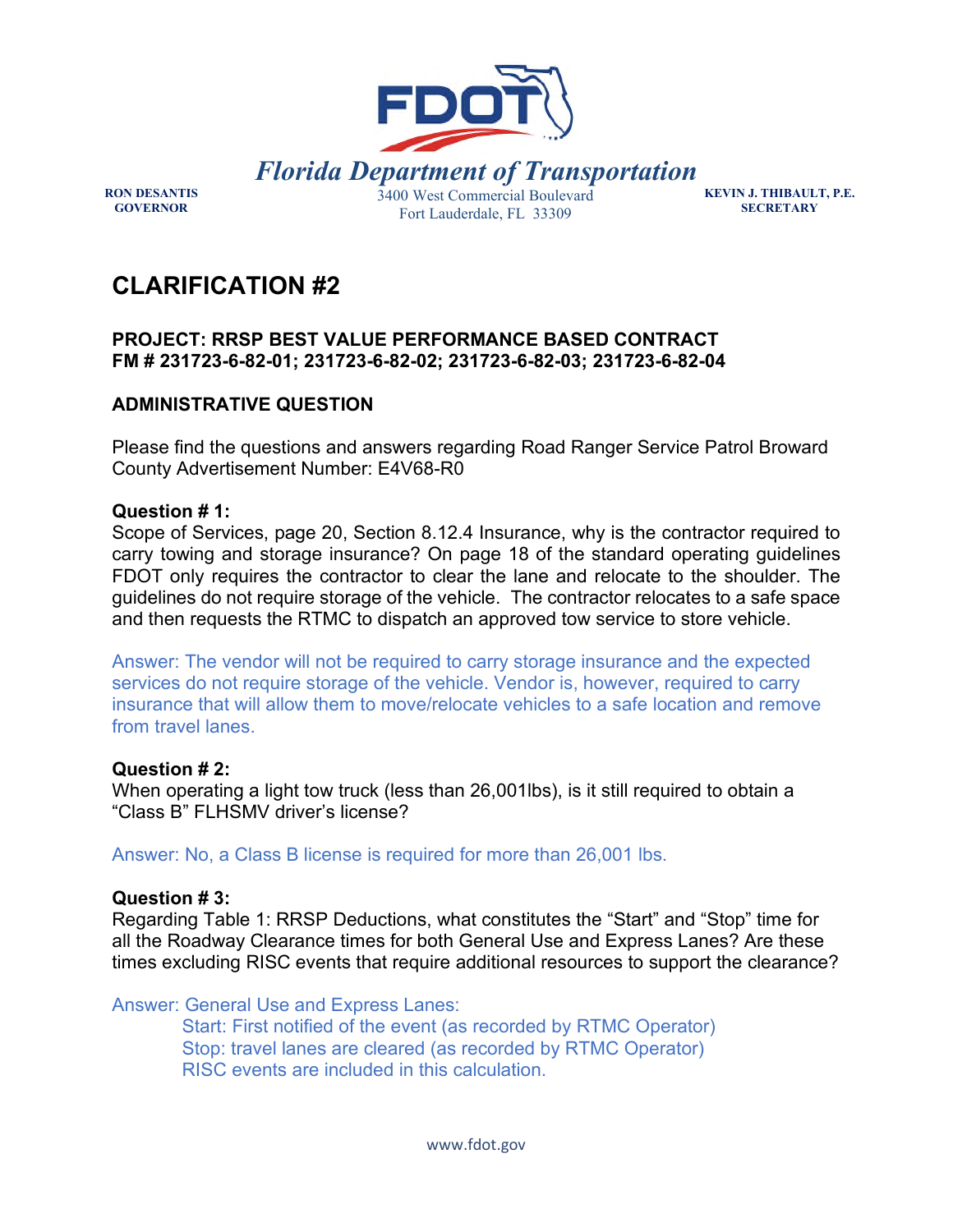

**RON DESANTIS GOVERNOR** 

**KEVIN J. THIBAULT, P.E. SECRETARY** 

#### **Question # 4:**

Can we request a current SunGuide report for the total events, average response times, total lane blocking events, and clearance times for the current Broward RRSP operation? What period?

Answer: Districtwide data is available weekly, monthly, quarterly and annually online at [FDOT D4 Traffic.](https://gcc02.safelinks.protection.outlook.com/?url=https%3A%2F%2Fwww.fdotd4traffic.com%2F%23%2Fapp%2Fmetrics&data=04%7C01%7CMaria.Velarde%40dot.state.fl.us%7C969814dd738343eb84d008d99e3d5f6c%7Cdb21de5dbc9c420c8f3f8f08f85b5ada%7C0%7C0%7C637714808688205062%7CUnknown%7CTWFpbGZsb3d8eyJWIjoiMC4wLjAwMDAiLCJQIjoiV2luMzIiLCJBTiI6Ik1haWwiLCJXVCI6Mn0%3D%7C1000&sdata=1CuJZ76T%2FAtnaMV3T714cChBkt4bjw%2BXlOxLFeLDblE%3D&reserved=0)

#### **Question # 5:**

Is there a specific requirement to provide each of the three types of RRSP vehicles (Pick-up, Tow Trucks, and Flatbeds), or is composition of the fleet up to the vendor?

Answer: Composition of the fleet is up to the vendor.

## **Question # 6:**

Will the Department provide In-Service accounts to the vendor?

## Answer: Yes.

#### **Question # 7:**

If the vendor is using SPARR and/or In Service, does this meet the requirement for AVL or is there an additional requirement for another AVL system? (Section 8.11).

## Answer: Yes.

#### **Question # 8:**

Are non-revenue toll transponders issued to the RRSP Contractor for use while actively patrolling? If not, can the Department provide current and anticipated toll rates for the tolled areas.

Answer: No, non-revenue toll transponders will not be issued to the RRSP Contractor for use while actively patrolling. Minimum tolls will be \$0.50 per express lane segment. Tolls will vary based on level of congestion.

#### **Question # 9:**

What is the performance bond requirement for the awarded Contractor? For example, performance bond requested would be 50% of yearly contract amount.

Answer: A 100% Performance bond will be required for each year of the contract.